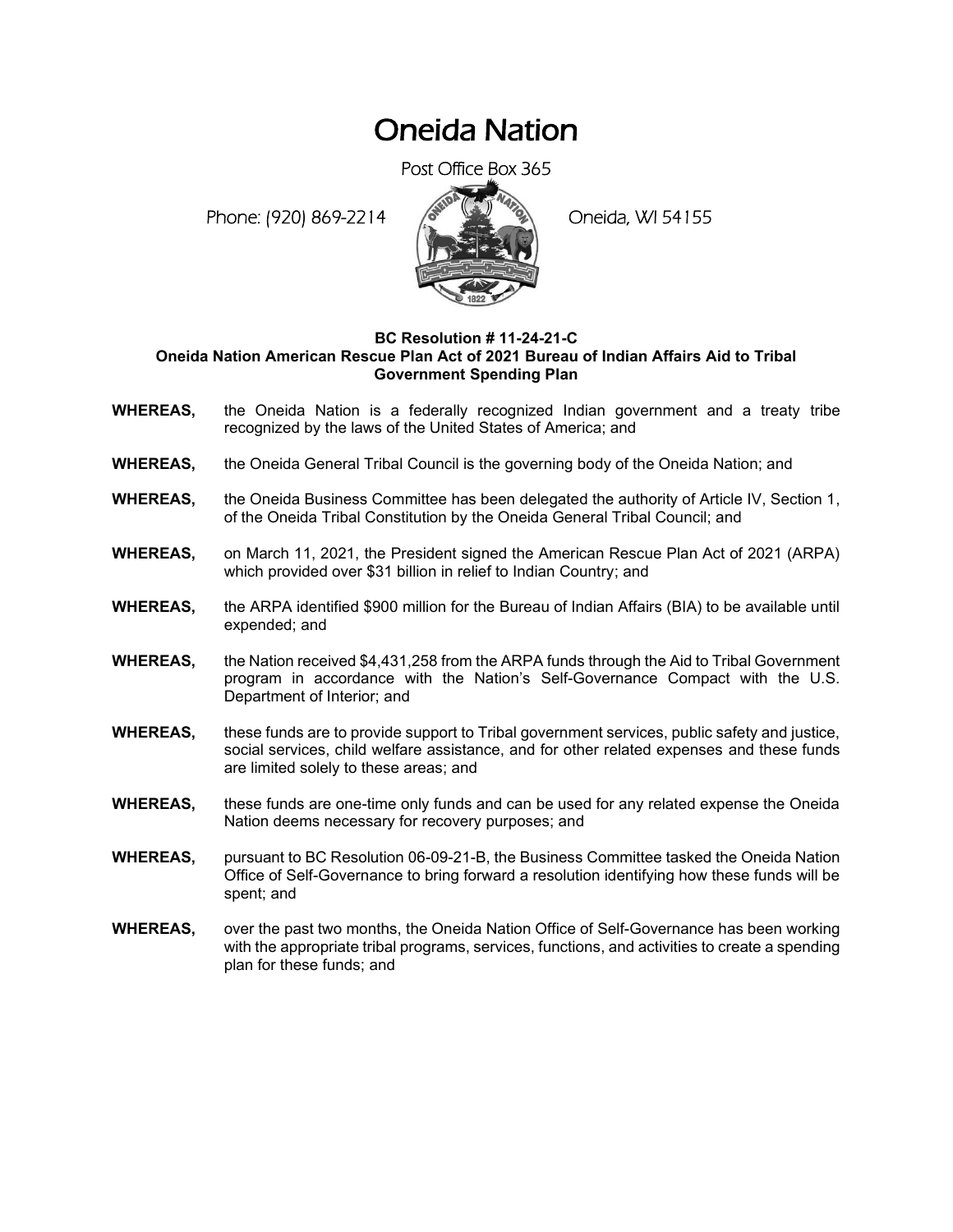#### **BC Resolution # 11-24-21-C Oneida Nation American Rescue Plan Act of 2021 Bureau of Indian Affairs Aid to Tribal Government Spending Plan Page 2 of 4**

**WHEREAS,** in determining what items will be funded using ARPA Aid to Tribal Government funds, the Office of Self-Governance used the requirements set forth by the ARPA, guidance from the BIA, authorities identified in Title IV of the Indian Self-Determination and Education Assistance Act, the priorities set by the Oneida Business Committee, the Quality of Life Survey, community feedback received from the COVID survey, and the mission of the Office of Self-Governance which is to govern and protect the people, land, and resources of the Oneida Nation.

**NOW THEREFORE BE IT RESOLVED,** that the Oneida Business Committee approves the following ARPA BIA Aid to Tribal Government spending plan:

## *Safety (\$895,000)*

Purchases for the Oneida Police Department (OPD), Oneida Judiciary, and the Southeastern Oneida Tribal Services (SEOTS) departments to ensure the safety and security of the Oneida Nation membership, employees, and property.

- OPD: Mobile command center, communication tower, and safety equipment;
- Judiciary: Security cameras for the building and parking lot, additional security monitors, ballistic glass, sound proofing, updated desk for security guard, and renovations to the building; and
- **EXECTS:** Security cameras for the building and parking lot, and installation of secure entrance with doorbell and camera for staff to monitor access to the building.

# *Culture & Language (\$110,000)*

Purchases for Oneida Cultural Heritage program to support cultural projects.

Cultural Heritage: Equipment to support Oneida Elder Interviews project, equipment to assist with Oneida Language Great Law transcription project, hiring of a consultant for an 8-week clan system management pilot project.

## *Education (\$110,000)*

Purchases for Education and Training administration, Head Start, Higher Education, Youth Enrichment Services (YES) Program, and SEOTS to support the Nation's education programs.

- Education & Training Administration: Technology and office furniture replacement; Contractor to provide leadership training, and succession planning for the division; and
- Head Start: Replace child safety harnesses that will expire in 2022 and renovations to the building entrance; and
- **■** Higher Education: College graduation stoles for Oneida graduates, updated flyers and handbooks, office equipment and supplies, table and chairs for students to fill out paperwork; and
- **EXECTS: Back-to-school assistance items for tribal members, including school supplies,** clothing, and technology; and
- YES Program: Check & Connect drop-out prevention app & training, backpacks for students, one-year of fees for staff to attend educational conferences, and one-year subscriptions to educational journals for department.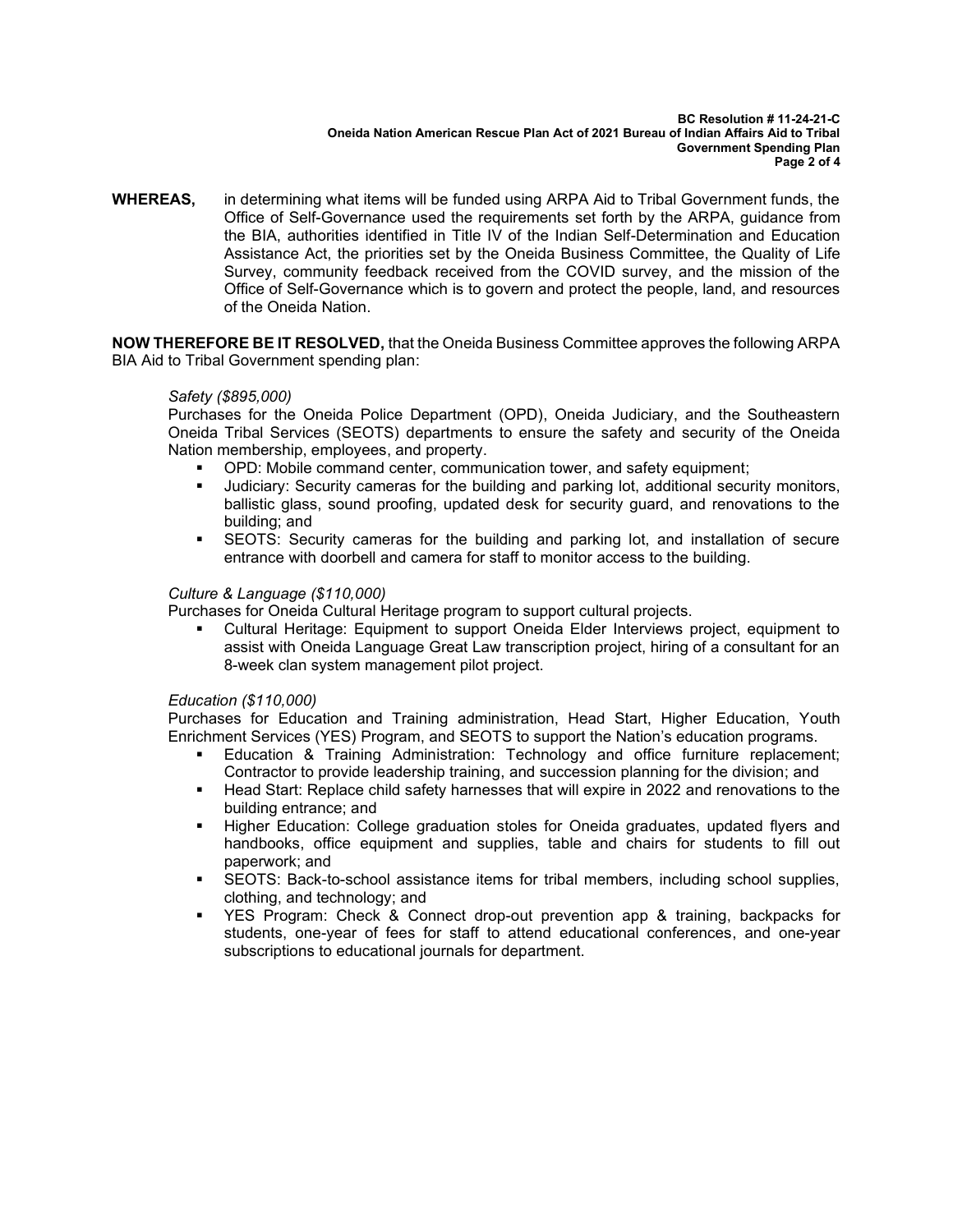# *Land, Infrastructure & Sovereignty (\$1,985,000)*

Purchases for Oneida Nation Parks Department, Department Public Works, Oneida Conservation Department, and Oneida Environmental Department to improve, replace, or maintain the Nation's infrastructure and land.

- Park Upgrades and Repairs:
	- o Mission Park: driveway/parking replacement; drainage repair, dugout repairs, outfield construction, infield construction, backstop and fencing; and two score boxes; and
	- o Cora House Park: lighting; and
	- Flying Leaf Park: playground equipment replacement, swings, fall zones and rubber edging, and repairing historic building; and
- Oneida Conservation Department: purchase of equipment, including heavy duty tipper truck, stand up skid steer with implements and trailer, heavy duty dump trailer, chainsaws, and license/database network system.
- **•** Department of Public Works: Wastewater projects including water storage replacement (new elevated storage tank), Hillside Community water improvements (new well and pump control system), Site II Main Replacement with PVC pipe, and Ridgeland Community water improvements (roof, lights, deeper wells); and
- Oneida Environmental Department: Hire contractor to conduct solid waste assessment.

# *Food & Agriculture (\$1,270,000)*

Purchases for Food & Agriculture Division, Tsyunhehkwa, Oneida Nation Farm, Oneida Nation Orchard, Oneida Cannery and Oneida Conservation Department to support a sustainable food system and improve existing facilities.

- Food & Agriculture Division (General): contractor to develop business plans for Tsyunhehkwa, Farm and Orchard, purchase of two (2) food trucks; office supplies,; and
- Tsyunhehkwa: renovation or replacement of current office house, hire two (2) Limited Term Employees (LTE) White Corn Specialists for twelve (12) months, hire contractor for grazing technical assistance plan; equipment including no till drill, cultivator, gravity boxes with industrial fans, corn harvester; purchase of seeds and corn; processing costs for beef/bison; and
- Oneida Nation Farm: purchase of equipment to include 16-Row Corn Planter, Tractor with GPS guidance, fork lift, and scanner; processing costs for beef/bison; and
- Oneida Orchard: parking lot and gravel repair and updates, equipment including Toolcat utility work machine, pick-up truck with 4-wheel drive, 8-foot field disk, apple cider pasteurizer repair, pressure washer and new bushel crates; food packaging materials; and
- Oneida Cannery: hire one (1) LTE food processor operator for twelve (12) months; purchase of white corn; food packaging materials; and
- **Oneida Conservation Department: pheasant stocking to provide food source.**

*Social Services (\$61,258)*

Purchases for SEOTS and Economic Support Administration.

- SEOTS: purchase of vehicle to transport Milwaukee-area tribal members to General Tribal Council meetings or other events, and personal care items to provide to tribal members in the Milwaukee area, and
- Economic Support Administration: office equipment and supplies.